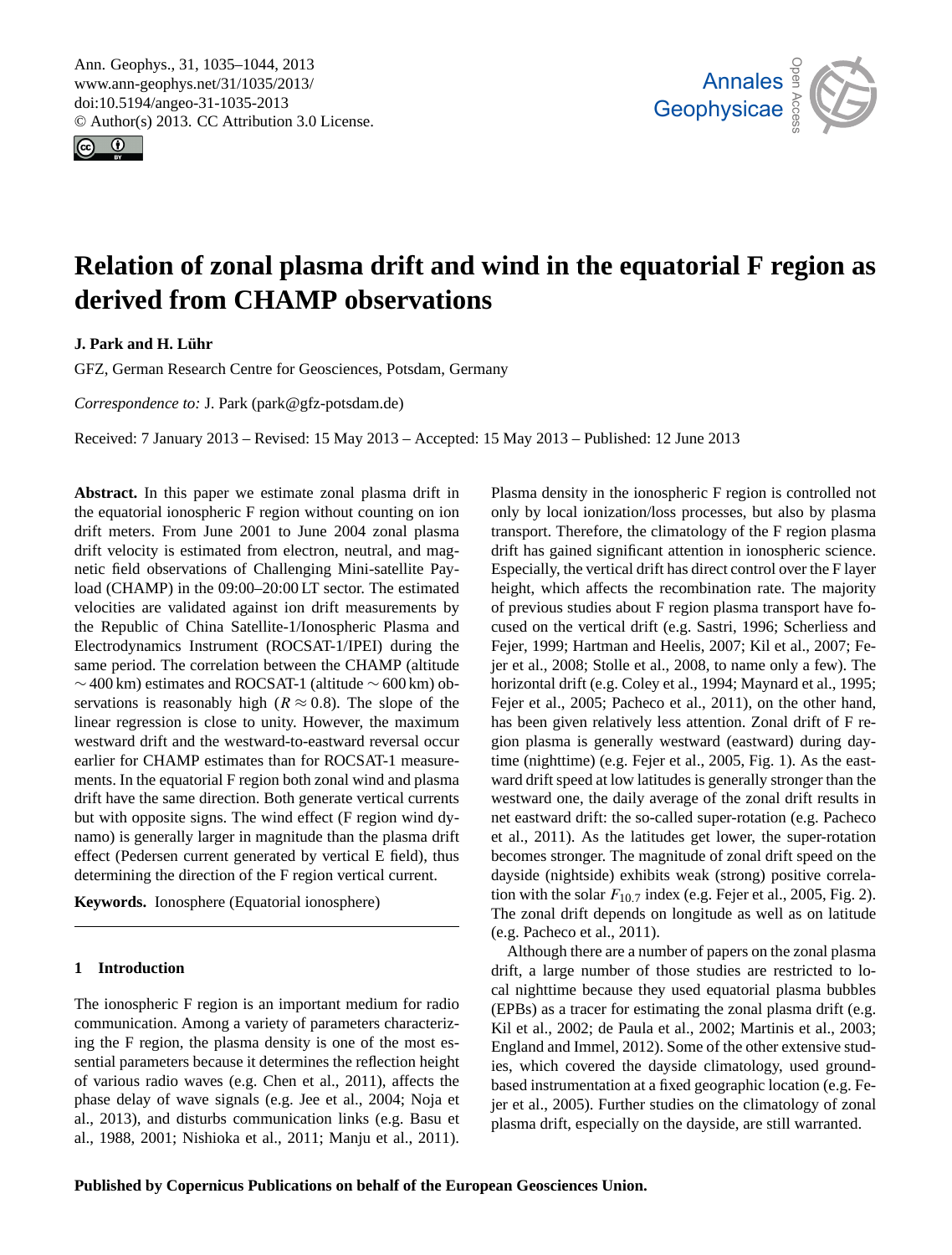

Fig. 1. Schematic diagram of the procedure for estimating zonal plasma drift velocity from CHAMP measure-Fig. 1. Schematic diagram of the procedure for estimating zonal plasma drift velocity from CHAMP measurements.

make direct comparisons between zonal wind and plasma In this paper we estimate zonal plasma drift in the equatorial ionospheric F region indirectly from the Challenging Mini-Satellite Payload (CHAMP) measurements. We also drift in the low-latitude F region. Furthermore, we assess the influence of these two components on the vertical current flowing in the equatorial F region. In Sect. 2 the instruments and the derivation methods are described. The estimated velocities are presented and validated in Sect. 3. The climatology of the zonal drift is discussed in Sect. 4, and we draw conclusions in Sect. 5.

## **2 Instrumentation and method**

The CHAMP satellite was launched on 15 July 2000 into a circular polar orbit. The orbit altitude was about 450 km right after launch, and decayed slowly until the atmospheric re-entry on 19 September 2010. The orbit inclination angle was 87.2°, so the local time (LT) changed by 12 h over 131 days. The main purpose of CHAMP was precise measurement of geomagnetic field, which was performed by the Overhauser Magnetometer (OVM) and the Flux-Gate Magnetometer (FGM). The pre-processed data rate is 1 Hz. The Space Triaxial Accelerometer for Research (STAR or ACC) is the on-board accelerometer, from which we can get information on the neutral mass density and cross-track wind velocity (approximately in the zonal direction in geographic coordinates) every 10 s. The Planar Langmuir Probe (PLP) measures electron density and temperature every 15 s. CHAMP also carried a Digital Ion Drift Meter (DIDM), which could have directly measured the three-dimensional plasma drift velocity. Unfortunately, the DIDM was degraded severely during launch. We can only get relative ion density variation from the DIDM. Below we describe how the zonal drift speed can be retrieved from the combined observations of the FGM, ACC, and PLP.

The geomagnetic field vectors observed by the FGM reflect a variety of source current systems – e.g. in Earth's core, crust, ionosphere, and magnetosphere. In this study we are only interested in the ionospheric currents. Therefore, the contributions from Earth's core, crust, and magnetosphere (hereafter called "mean field" or "mean geomagnetic field") are modelled and subtracted from the FGM observations. We use the Pomme6 model [\(http://www.geomag.us/](http://www.geomag.us/models/pomme6.html) [models/pomme6.html\)](http://www.geomag.us/models/pomme6.html) for this study. The result of the subtraction (hereafter, "residual field") is considered as reflecting ionospheric currents. The residual field is transformed into the mean-field-aligned (MFA) coordinates. The x-axis is parallel to the mean field (hereafter, "parallel component"), y-axis perpendicular to the magnetic meridian pointing eastward (hereafter, "zonal component"), and z-axis completes the right-handed triad and is pointing towards lower L shells (hereafter, "meridional component"). In this study we only use the zonal (y) component of the residual field.

The vertical current density flowing in the equatorial ionospheric F region,  $j_z$ , can be described by the following equation (e.g. Park and Lühr,  $2012$ ):

$$
j_{z} = \sigma_{P}(E_{z} - u_{y}B_{x}), \qquad (1)
$$

where  $\sigma_P$  is the local Pedersen conductivity,  $E_z$  the vertical electric field,  $u_y$  the zonal wind, and  $B_x$  the mean geomagnetic field at the equator. The first term on the right-hand side reflects the current originating from the polarization E field. The second term is the F region dynamo current driven by F region zonal wind (see e.g. Lühr and Maus, [2006\)](#page-9-14). Most of the terms in Eq. (1) can be deduced from the CHAMP observations (refer to the schematic diagram in Fig. 1). The vertical current density  $(j_z)$  on the left-hand side can be estimated when the CHAMP/FGM observations of zonal magnetic deflection are interpreted in terms of the Ampere's law.

$$
j_z \approx \frac{1}{\mu_0} \frac{\partial b_y}{\partial x},\tag{2}
$$

where  $\mu_0$  is the permeability of free space, and  $\partial b_y$  is the spatial change of the zonal magnetic field between positions x and  $x + \partial x$ . The ambient magnetic field,  $B_x$  (in the second term on the right-hand side of Eq. 1), is also measured by CHAMP/FGM. The CHAMP/ACC observes the cross-track (practically zonal in geographic coordinates) wind, which we approximate as  $u<sub>y</sub>$  in Eq. (1). The Pedersen conductivity,  $\sigma_{\rm P}$ , can be estimated using plasma and neutral density values [\(Schunk and Nagy,](#page-9-15) [2009,](#page-9-15) Sect. 4.8, Table 4.5), which are directly measured by CHAMP/PLP and deduced from CHAMP/ACC data, respectively. Hence, the only unknown parameter in Eq. (1) is the vertical E field,  $E_z$  (or, equivalently, zonal plasma drift velocity,  $E_z/B_x$ ). Solving for this unknown, the zonal plasma drift velocity at the equator is ex-pressed by the following equation (e.g. Park and Lühr, [2012\)](#page-9-13):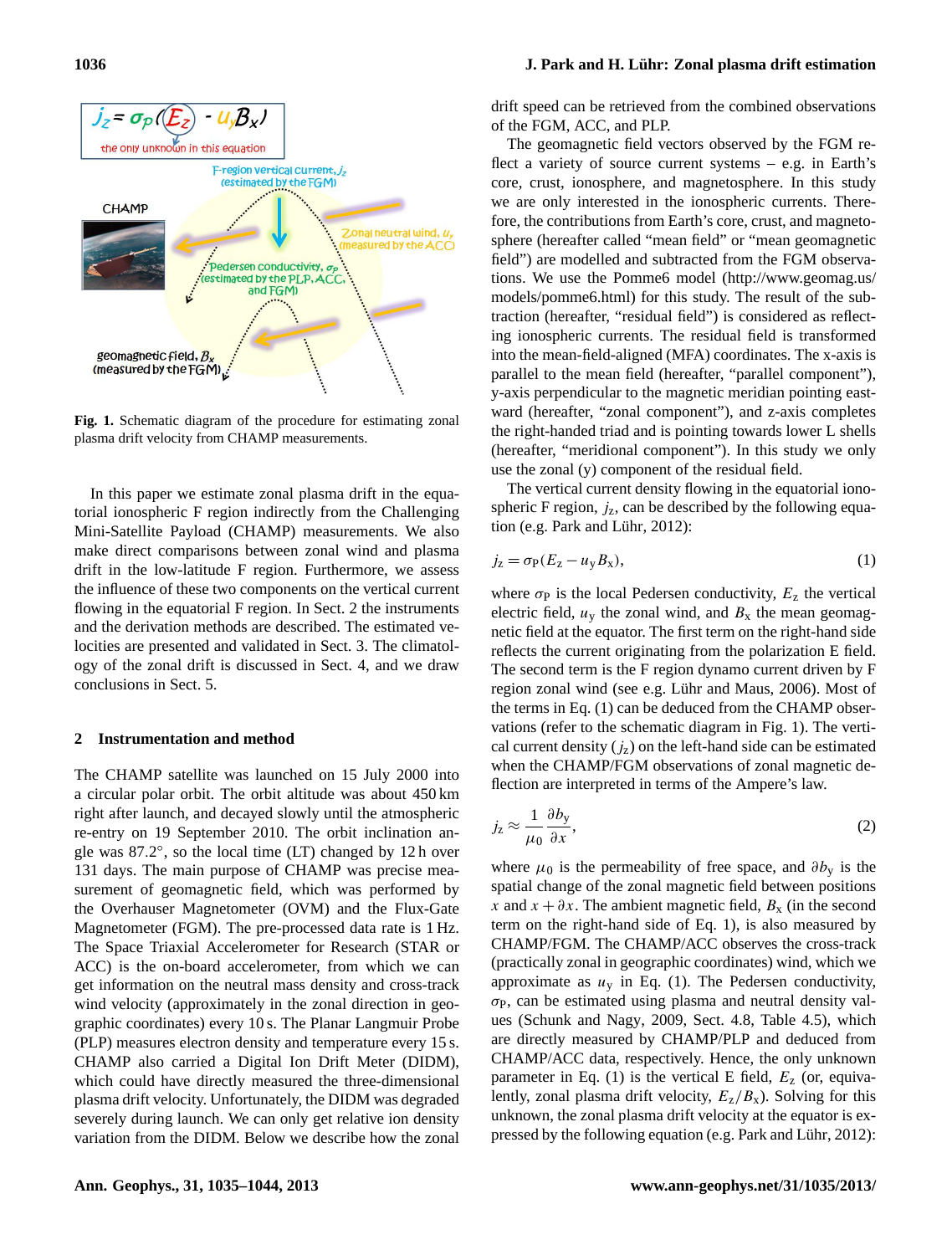$$
v_y = \frac{E_z}{B_x} = \frac{j_z}{\sigma_P B_x} + u_y = \frac{j_z B_x^2}{v_{\text{in}} n_{\text{e}} m_{\text{i}} B_x} + u_y = \frac{j_z B_x^2}{3.67 \times 10^{-17} n_{\text{n}} \sqrt{T_{\text{r}}}(1 - 0.064 \log_{10} T_{\text{r}})^2 n_{\text{e}} m_{\text{i}} B_x} + u_y \approx \frac{j_z B_x^2}{3.67 \times 10^{-17} \frac{\rho}{m_{\text{n}}} \sqrt{T_{\text{r}}}(1 - 0.064 \log_{10} T_{\text{r}})^2 n_{\text{e}} m_{\text{i}} B_x} + u_y,
$$
(3)

where  $v_{\text{in}}$  is ion-neutral collision frequency (in s<sup>-1</sup>),  $n_e$  electron density (in m<sup>-3</sup>),  $m<sub>i</sub>$  mean mass of ions (in kg),  $n<sub>n</sub>$ neutral number density (in  $m^{-3}$ ),  $T_r$  the arithmetic mean of neutral and ion temperatures (in K),  $\rho$  neutral mass density (in kgm<sup>-3</sup>), and  $m_n$  the mean mass of neutral particles (in kg). We have deduced the temperature  $T_r$  from the International Reference Ionosphere (IRI)-2012 [\(http:](http://omniweb.gsfc.nasa.gov/vitmo/) [//omniweb.gsfc.nasa.gov/vitmo/\)](http://omniweb.gsfc.nasa.gov/vitmo/). For environmental conditions similar to those prevailing during the considered period  $(F_{10.7} \approx 155$ , height = 400 km, LT = 15 h) we obtain  $T_r \approx$ 1200 K. Also, we have assumed that  $m_i$  is the oxygen mass based on the IRI-2012, and  $m_n \approx 1.2 \times m_i$  based on the Mass-Spectrometer-Incoherent-Scatter (MSIS) model [\(http:](http://omniweb.gsfc.nasa.gov/vitmo/) [//omniweb.gsfc.nasa.gov/vitmo/\)](http://omniweb.gsfc.nasa.gov/vitmo/).

The Republic of China Satellite-1 (ROCSAT-1, also known as FORMOSAT-1) is Taiwan's first scientific satellite, launched in 1999. Its orbital altitude is 600 km, and the inclination angle is about 35◦ (e.g. [Su et al.,](#page-9-16) [2001\)](#page-9-16). Note that the orbit altitude is higher than that of CHAMP. The Ionospheric Plasma and Electrodynamics Instrument (IPEI) measures cold plasma parameters such as ion density/temperature/composition and 3-dimensional plasma drift velocity. The IPEI operated during the solar maximum period from March 1999 to June 2004. In this study zonal plasma drift (perpendicular to the geomagnetic field) with 1 s resolution is used (data available at [http://cdaweb.gsfc.nasa.](http://cdaweb.gsfc.nasa.gov/) [gov/\)](http://cdaweb.gsfc.nasa.gov/). In the ROCSAT-1 data set, zonal drift speed exceeding 500 ms−<sup>1</sup> is deemed unreasonable and neglected in the data binning. As the processed CHAMP/ACC data are available only from June 2001, we use the period from June 2001 to June 2004 in this study. Further, we restrict ourselves to the sector from 08:30 to 20:30 LT. For the other LT bins the reliability of the method described above is expected to be low because (1) the F region vertical current is weak (e.g. [Park](#page-9-17) [et al.,](#page-9-17) [2010,](#page-9-17) Fig. 3), and (2) zonal wind exhibits large variability in comparison to the mean value (e.g. [Liu et al.,](#page-9-18) [2006,](#page-9-18) Fig. 3).

#### **3 Results**

In this study we are focusing on the statistical properties of the low-latitude F region dynamics. For that reason the CHAMP data of June 2001–June 2004 are binned in cells of 3 ◦ in magnetic latitude (MLAT), 20◦ in geographic longitude (GLON), and 1 h in LT. Thanks to the large number of readings, we could further subdivide the entries into the three seasons: combined equinoxes, June solstice, and December solstice. For each season, measurements for  $\sim$  131 days, during which CHAMP can sample all LT sectors, have been used. Note that each solstice overlaps with equinox for a few days at the borders. As we are interested in the climatological features of the F region dynamics, geomagnetically active days with daily  $Kp > 4$  are skipped. Bin averages for all the quantities needed in Eq. (3) are calculated. These are the magnetic field vectors, neutral density and zonal wind, and the electron density. To calculate the  $\frac{1}{\mu_0}$  $rac{\partial b_y}{\partial x}$  term in Eq. (2), we first apply linear detrend and the discrete Fourier transform (DFT) to each MLAT profile of  $b_y$ , and extract the latitudinally antisymmetric component (e.g. [Park et al.,](#page-9-17) [2010\)](#page-9-17). Then, the latitudinal gradient of that component around the geomagnetic equator is calculated by linear regression within  $\pm 6^{\circ}$  MLAT, which is  $\frac{\partial b_y}{\partial x}$ .

We have obtained the bin averages of the ionosphere– thermosphere parameters around the peak of solar cycle 23 (June 2001–June 2004) with an average solar flux level of  $F_{10.7} \approx 155$ . One of the prime drivers of the low-latitude ionospheric dynamics is the zonal wind. Figure 2 shows the observed mean zonal wind above the magnetic equator at about 400 km altitude. Colour-coded velocities are plotted into GLON versus LT frames separately for each of the three seasons. The standard deviation and standard error of the mean are calculated in each bin (GLON  $\times$  LT  $\times$  season). Between 09:00 LT and 20:00 LT the standard deviation (standard error of the mean) in each bin is  $40-50 \text{ ms}^{-1}$  (4–  $5 \text{ ms}^{-1}$ ) on average. These values are smaller than the natural diurnal variation range of zonal wind velocity (i.e. within about  $\pm 150 \,\mathrm{m\,s}^{-1}$ ). This means that Fig. 2 closely represents the diurnal behaviour of zonal wind. CHAMP observations reveal the well-known characteristics of the lowlatitude zonal wind: westward (negative) winds prevail during daytime and eastward in the evening (e.g. [Coley et al.,](#page-8-4) [1994\)](#page-8-4). The direction switches around 16:00 LT. On a diurnal cycle the westward wind maximizes before noon. The daytime westward wind speed is higher than 100 ms<sup>-1</sup> around the diurnal peak.

The zonal plasma drift  $(v_y)$  as estimated from Eq. (3) is presented in Fig. 3 in the same format and colour scale as in Fig. 2. We see LT dependences very similar to those of Fig. 2. Both plasma and wind move in the same direction with the switch-over around 16:00 LT, but the wind is a little faster in both (westward and eastward) directions. Westward plasma drifts peak before noon just as the westward neutral winds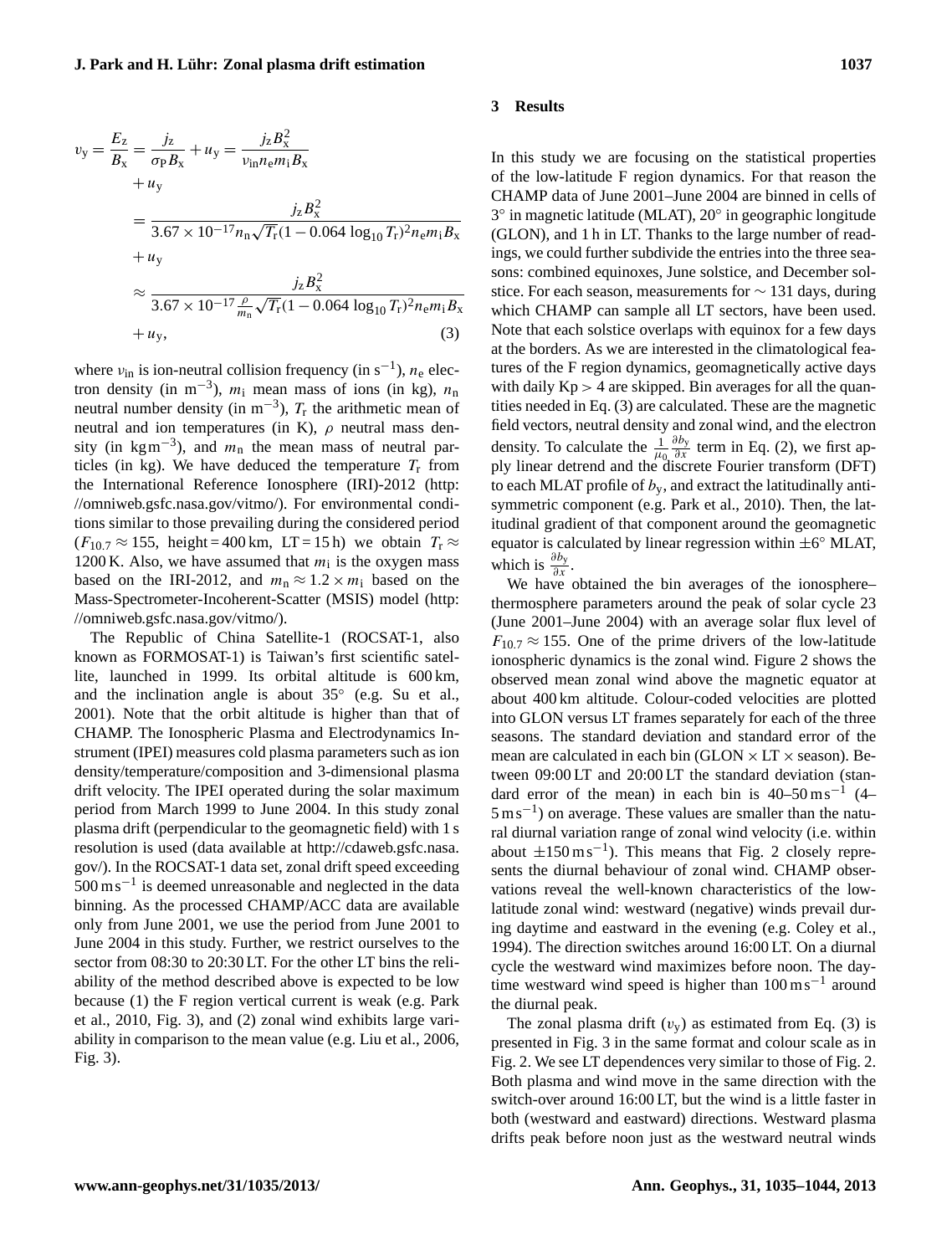

**Fig. 2.** Average cross-track (nearly zonal) wind velocity estimated from the CHAMP observations. Each panel corresponds to a season.

shown in Fig. 2. Equation (3) contains an empirical relation of the Pedersen conductivity, whose accuracy is not known to us, and we have introduced several assumptions to solve Eq. (3). Hence, it is not straightforward to determine error bars for  $v_y$  in Fig. 3. Instead we describe the sensitivity of  $v<sub>v</sub>$  in Fig. 3 to some independent variables. First, the spread of zonal wind speed, as shown in the preceding paragraph, enters directly the spread of  $v_y$  (see Eq. 3). Second, the  $v_y$ in Fig. 3 is affected by the assumed value of  $T_r$ . We have used  $T_r = 1000$  K and 1400 K. Both of the values lead to deviations, with respect to the case of  $T_r = 1200$  K, at most by  $18 \text{ ms}^{-1}$ . As the variation range of v<sub>y</sub> is about  $\pm 100 \text{ ms}^{-1}$ , these uncertainties cannot compromise the results presented in Fig. 3 severely.

From Eq. (1) we know that both the zonal wind and the vertical component of the polarization electric field (or, equivalently, the zonal plasma drift) contribute to the F region vertical current. The net current density can be estimated from CHAMP magnetic field measurements using Eq. (2) (see also Lühr and Maus, [2006\)](#page-9-14). Combining CHAMP

observations (FGM, PLP, and ACC) we can also quantify the relative contributions of the two constituents to the net F region vertical current. Figure 4 shows a comparison of the current contributions averaged over all GLON sectors and seasons. As the right-hand side of Eq. (2) is obtained by the Fourier decomposition and linear regression, it is not straightforward to add error bars to  $J_{\text{net}}$  in Fig. 4. Instead we estimate the variability of  $J_{\text{net}}$  as follows. The standard error of the mean  $b_y$  within  $\pm 6^{\circ}$  MLAT is 0.5–0.6 nT on average, and the linear regression is conducted within the MLAT range. Therefore, the error of  $\frac{\partial b_y}{\partial x}$  is approximately  $(0.6 \,\text{nT})/(6^\circ)$ , which corresponds to an error of 0.7 nAm<sup>-2</sup> for  $J_{\text{net}}$ . As described above, the standard error of the mean zonal wind is generally  $4-5 \text{ ms}^{-1}$ . This value corresponds to error of about  $2 \text{ nAm}^{-2}$  for  $J_{\text{dynamo}}$ . In general, these errors are small in comparison to the variation ranges of  $J_{\text{net}}$ ,  $J_{\text{Pedersen}}$ , and  $J_{\text{dynamic}}$ , implying that Fig. 4 shows representative behaviours of the currents. It is quite obvious that the polarization electric field drives a current in the direction opposite to the F region dynamo wind. The amplitude of the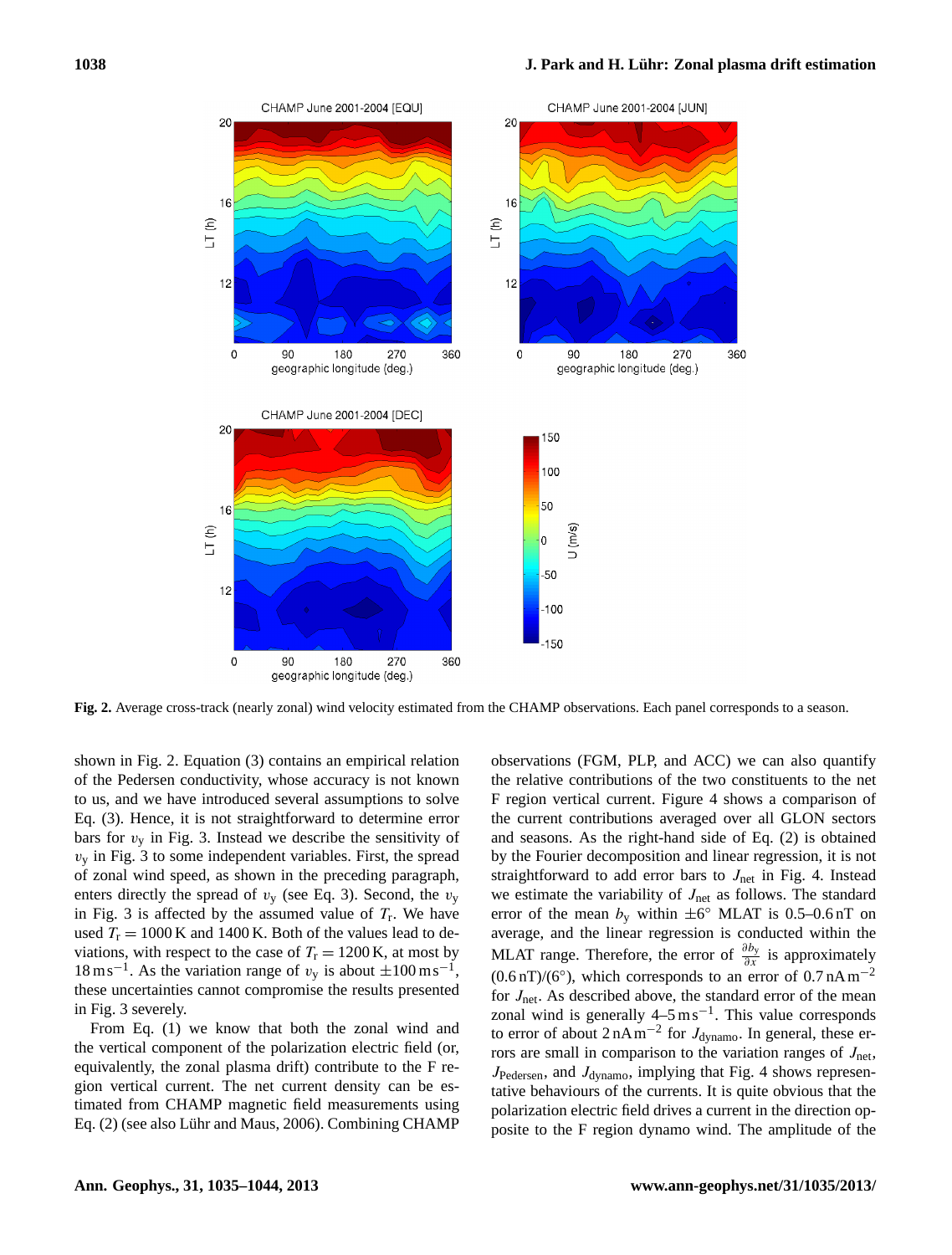

**Fig. 3.** Zonal plasma drift velocity estimated from CHAMP observations, in the same format as that of Fig. 2.

observed net current is therefore only a small fraction of the magnitude of the currents driven by the F region wind dynamo. Still, the dominance of the F region wind dynamo controls the polarity of the net F region vertical currents. It is interesting to see that the independently measured wind velocity and current density switch their signs at nearby points around 16:00 LT.

To validate the zonal plasma drift  $(v<sub>v</sub>)$  in Fig. 3 we considered plasma drift data from ROCSAT-1. These measurements have been binned in the same way as the CHAMP readings. The ROCSAT-1 zonal plasma drifts, which were averaged within  $\pm 1.5^\circ$  MLAT, are displayed in Fig. 5, in just the same format and colour scale as in Fig. 3. The standard deviation and standard error of the mean are calculated in each bin (GLON  $\times$  LT  $\times$  season). Between 09:00 LT and 20:00 LT the standard deviation (standard error of the mean) in each bin is  $40-50 \text{ ms}^{-1}$  (about  $1 \text{ ms}^{-1}$ ) on average. These values are smaller than the variation range of  $v_y$  (i.e. within about ±100 ms−<sup>1</sup> ), which suggests that Fig. 5 closely describes the representative behaviour of  $v_y$ . As a cross check we compare our Fig. 5 with [Su et al.](#page-9-19) [\(2009\)](#page-9-19), who also used the ROCSAT-1 zonal drift data during a similar period of time. Notable features in Figs. 3–4 of [Su et al.](#page-9-19) [\(2009\)](#page-9-19) can be summarized as follows. In December–January daytime  $v_y$  generally exhibits weaker LT dependence than in June–July. The magnitude of daytime  $v_y$  in December–January is generally smaller than that in June–July. Westward-to-eastward reversal time is generally later (near 18:00 LT) in June–July than in December– January (near 16:00 LT). Westward-to-eastward reversal time in June–July (December–January) is latest (earliest) around 330◦ E GLON. All these features are in good agreement with our Fig. 5.

In the following we compare Figs. 3 and 5 in detail. In both figures,  $v_y$  reversal time during December solstice is earlier around 330° E GLON than in the other GLON sectors. For June solstice, drift reversal is latest around 330◦ E GLON in Fig. 5 (ROCSAT-1), while this tendency is barely observable in Fig. 3 (CHAMP). Also, the diurnal variation range of  $v_y$  is slightly smaller for ROCSAT-1 (Fig. 5) than for CHAMP (Fig. 3). The sign change of  $v_y$  occurs later for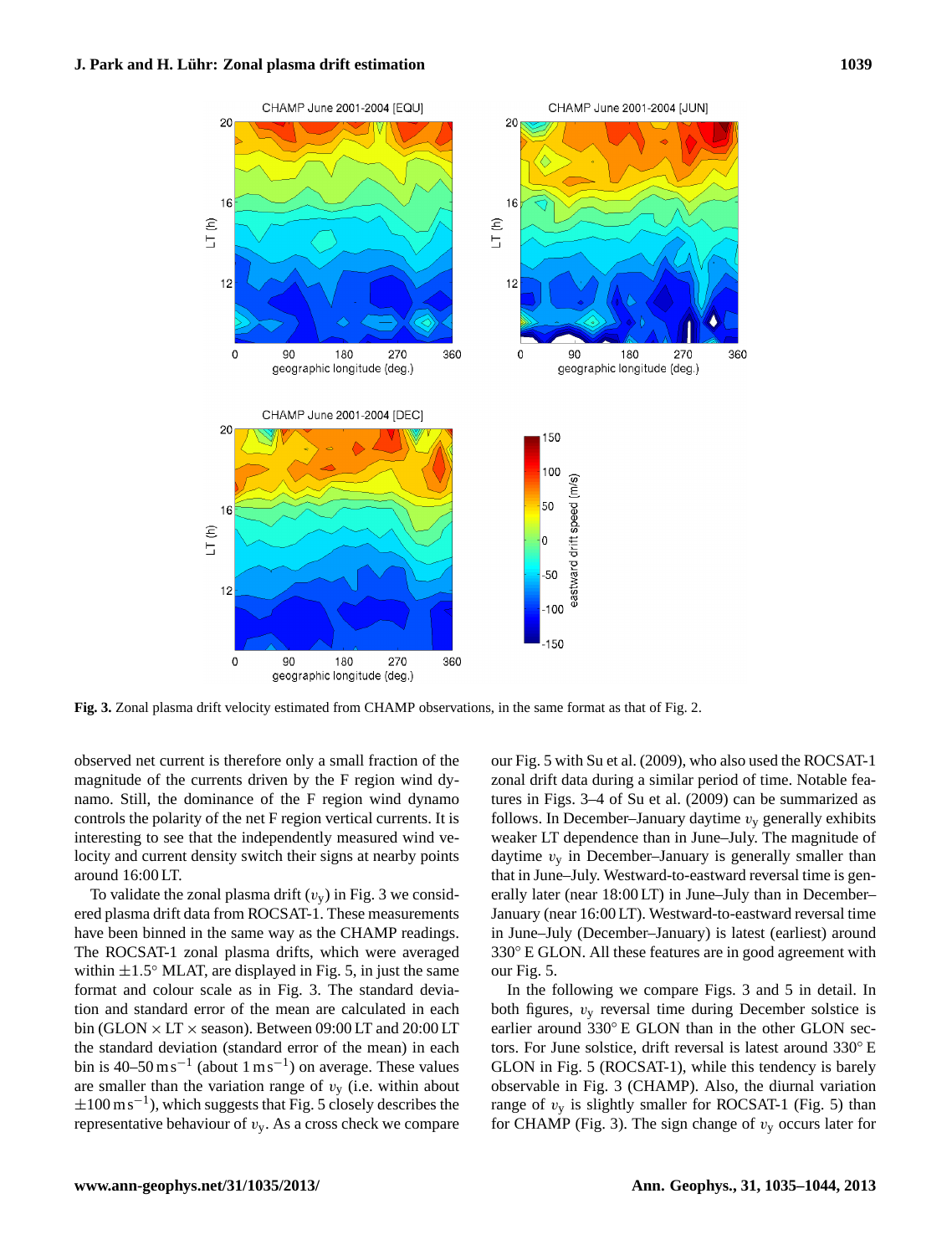

**Fig. 4.** Comparison of the contributors to the net F region vertical current: the F region dynamo current driven by F region zonal wind and the F region Pedersen current driven by the polarization electric field.

ROCSAT-1 than for CHAMP around June solstice (by about 2 h in LT). Moreover, the peak westward drift as observed by ROCSAT-1 occurs in the afternoon sector, especially during equinoxes and June solstice. Note that the westward drift as estimated from CHAMP data (Fig. 3) generally maximizes before noon.

Figure 6 presents the correlation between  $v_y$  from ROCSAT-1 (x-axis) and CHAMP (y-axis) separately for each season in the form of scatter plots. The bottomright panel contains all the data points combined. Each point in Fig. 6 corresponds to one bin in Figs. 3 and 5 (GLON  $\times$  LT  $\times$  season). The correlation coefficients are quite high. For December and equinox seasons they reach almost 0.9, which confirms the close agreement between the two independent data sets. Also the slopes of the robust linear regression lines are close to unity (see the equations in each panel). Of the three seasons, the correlation coefficient is lowest during June solstice, but still as high as 0.75. Some systematic differences between CHAMP and ROCSAT-1 are worth discussing. For highly negative (westward) velocities, ROCSAT-1 values go into saturation with respect to those estimated by CHAMP. Conversely, ROCSAT-1 observes slightly larger positive (eastward) velocities than those estimated by CHAMP except for June solstice. Good agreements are achieved in the range  $v_y =$ ±50 ms−<sup>1</sup> . During June solstice months a bias between the ROCSAT-1 data and CHAMP estimates appears to be about

 $-50 \,\mathrm{m}\,\mathrm{s}^{-1}$ , which leads to the large intercept (37.8 m s<sup>-1</sup>) of the regression equation. In summary, the zonal plasma drifts from ROCSAT-1 and CHAMP are in qualitative agreement, but there are non-negligible offsets and differences between them, especially near the westward velocity peak and drift reversal.

#### **4 Discussion**

In this study we have presented the distribution of zonal plasma drift at low latitudes, estimated indirectly from CHAMP observations. The method was suggested earlier by Park and Lühr [\(2012\)](#page-9-13), but applied then only to a limited period around the major sudden stratospheric warming (SSW) event in December 2001. For a qualitative verification, [Park](#page-9-13) and Lühr  $(2012)$  compared their results (averaged over all the GLON sectors) with the climatological drift model of [Fejer](#page-8-5) [et al.](#page-8-5) [\(2005\)](#page-8-5) (obtained at Jicamarca).

In the current study we make use of CHAMP and ROCSAT-1 measurements during 3 years of high solar activity. This larger data set results in a finer resolution in GLON, LT, and season. CHAMP estimates have been directly compared with ROCSAT-1 plasma drift observations for validation purposes. Since the orbits of the two satellites are very different in terms of altitudes and inclination angles, a statistical approach is used: the two  $v_y$  values are compared in bins of GLON, LT, and season. A favourable correlation coefficient,  $R \geq 0.84$  during December solstice and equinox, confirms the general agreement of plasma drift velocities from the two satellites. Also, the ratio between the two drift velocities is close to unity. We may conclude that the  $v_y$  estimated from CHAMP data has a reasonable reliability.

Concerning certain differences between ROCSAT-1 and CHAMP plasma drifts, we compare both results with previous works. [Fejer et al.](#page-8-5) [\(2005\)](#page-8-5) conducted a climatological study on zonal plasma drift above Jicamarca near the F region peak (typically 300–500 km), which is similar to the CHAMP orbit altitude. For high solar activity periods, daytime westward drift in general maximizes at 11:30–12:00 LT, 12:30–13:00 LT, and 11:00–11:30 LT during equinox, June solstice, and December solstice, respectively [\(Fejer et al.,](#page-8-5) [2005,](#page-8-5) Fig. 1). In our Fig. 3 westward drifts estimated by CHAMP around  $280^\circ$  E GLON generally peak at 09:00– 11:00 LT during the three respective seasons. In the same GLON sector, our Fig. 5 shows westward drift maxima for ROCSAT-1 generally at 12:00–13:00 LT during the three respective seasons. Concerning the LT of maximum westward drift, the results of [Fejer et al.](#page-8-5) [\(2005\)](#page-8-5) show better agreement with ROCSAT-1 data (our Fig. 5) than with CHAMP estimates (our Fig. 3).

In Fig. 1 of [Fejer et al.](#page-8-5) [\(2005\)](#page-8-5) zonal plasma drift for high solar activity periods reverses from westward to eastward between 16:00 LT and 17:00 LT in all seasons. In our Fig. 3 (CHAMP) zonal plasma drift around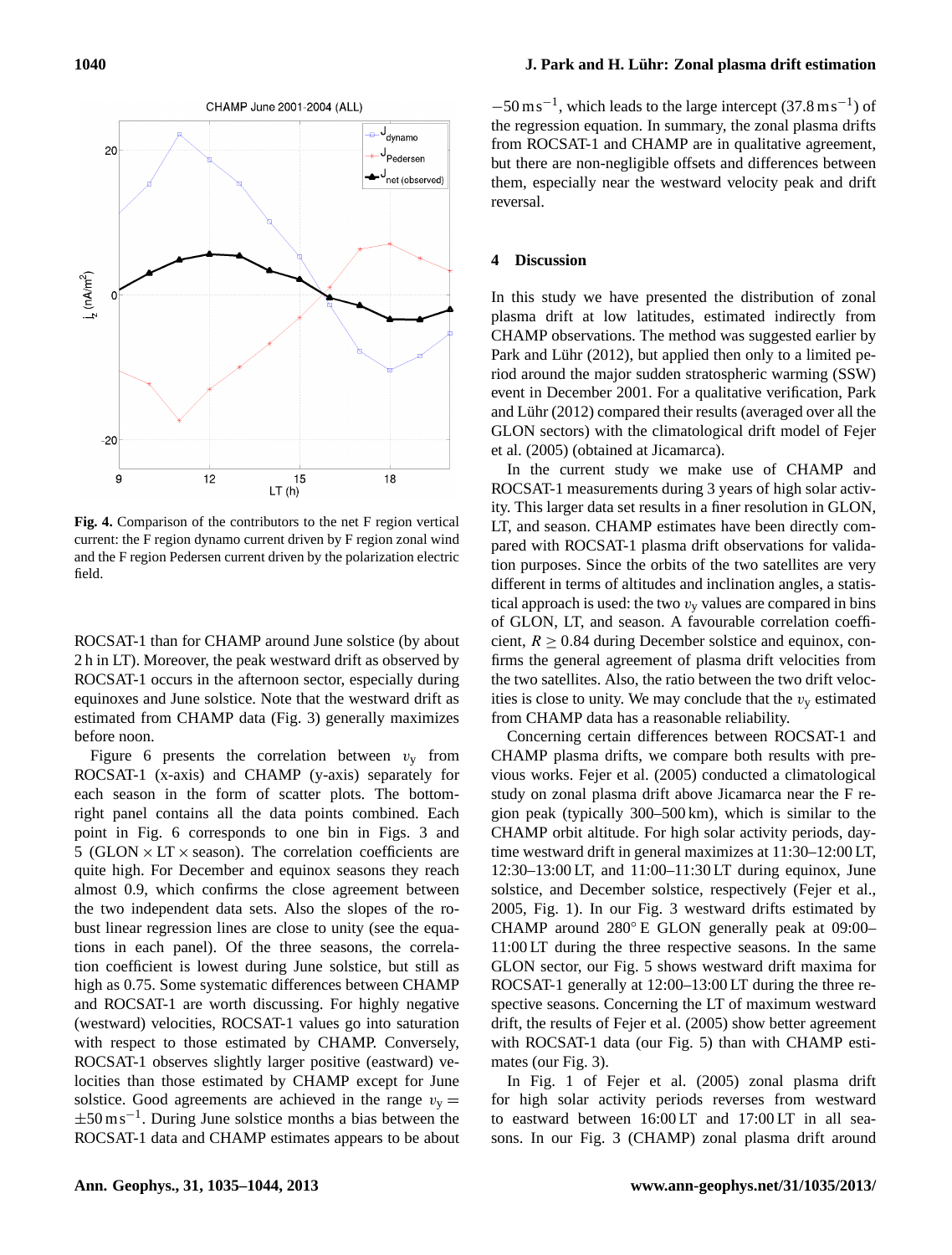

**Fig. 5.** Same as Fig. 2, but for average zonal plasma drift velocity observed by the ROCSAT-1/IPEI.

280° E GLON generally reverses from westward to eastward at 15:00–16:00 LT. Compared to [Fejer et al.](#page-8-5) [\(2005\)](#page-8-5) the reversals in CHAMP data appear about an hour early. In the case of ROCSAT-1 (see our Fig. 5) the reversal times at 280◦ E GLON are 16:00–17:00 LT, 17:00–18:00 LT, and 15:00–16:00 LT during the respective seasons. According to [Su et al.](#page-9-19) [\(2009\)](#page-9-19) mean reversal times in the Jicamarca sector are 16:40 LT and 15:20 LT for June and December solstice months, respectively, which is consistent with our Fig. 5. Concerning the LT of  $v_y$  reversal, ROCSAT-1 measurements are in better agreement with [Fejer et al.](#page-8-5) [\(2005\)](#page-8-5) than CHAMP estimates are.

According to the San Marco D observations at 350– 700 km apex altitudes [\(Maynard et al.,](#page-9-9) [1995,](#page-9-9) Fig. 4),  $v_y$ changes sign near 16:00 LT in equinox and solstice. Note that these observations are not limited to the Jicamarca location. In our Figs. 3 and 4, the reversal times of CHAMP  $v_y$ are slightly before 16:00 LT on average. In our Fig. 5 and Fig. 4 of [Su et al.](#page-9-19) [\(2009\)](#page-9-19) the reversal times of ROCSAT-1  $v_y$  are near 17:00 LT on average. Hence, the  $v_y$  reversal time of San Marco-D data (16:00 LT) is consistent with the CHAMP estimates rather than with the ROCSAT-1 observations.  $v_v$  reversal time in Fig. 3 (CHAMP) depends little on seasons. Conversely, ROCSAT-1 measurements in our Fig. 5 and in [Su et al.](#page-9-19) [\(2009,](#page-9-19) Fig. 4) show that the  $v_y$  reversal time is much later during June solstice than in the other seasons. As a consequence, the intercept of the regression line in Fig. 6 is largest during June solstice (about 40 ms−<sup>1</sup> ), which corresponds to the delayed reversal of ROCSAT-1  $v_y$  with respect to CHAMP  $v_y$ . We note that the reversal time in [Maynard et](#page-9-9) [al.](#page-9-9) [\(1995,](#page-9-9) Fig. 4) and [Fejer et al.](#page-8-5) [\(2005,](#page-8-5) Fig. 2) exhibits no conspicuous delay during June solstice, which agrees with our Fig. 3 (CHAMP) rather than with our Fig. 5 (ROCSAT-1). Daytime westward drift shown in [Maynard et al.](#page-9-9) [\(1995,](#page-9-9) Fig. 4) maximizes at 13:00 LT for both equinox and solstice. It is in better agreement with ROCSAT-1 observations (our Fig. 5) than with CHAMP estimates (our Fig. 3).

As discussed in the preceding paragraphs,  $v_y$  measured by ROCSAT-1 and that estimated by CHAMP exhibit some discrepancies in the local times of  $v_y$  reversal and of maximum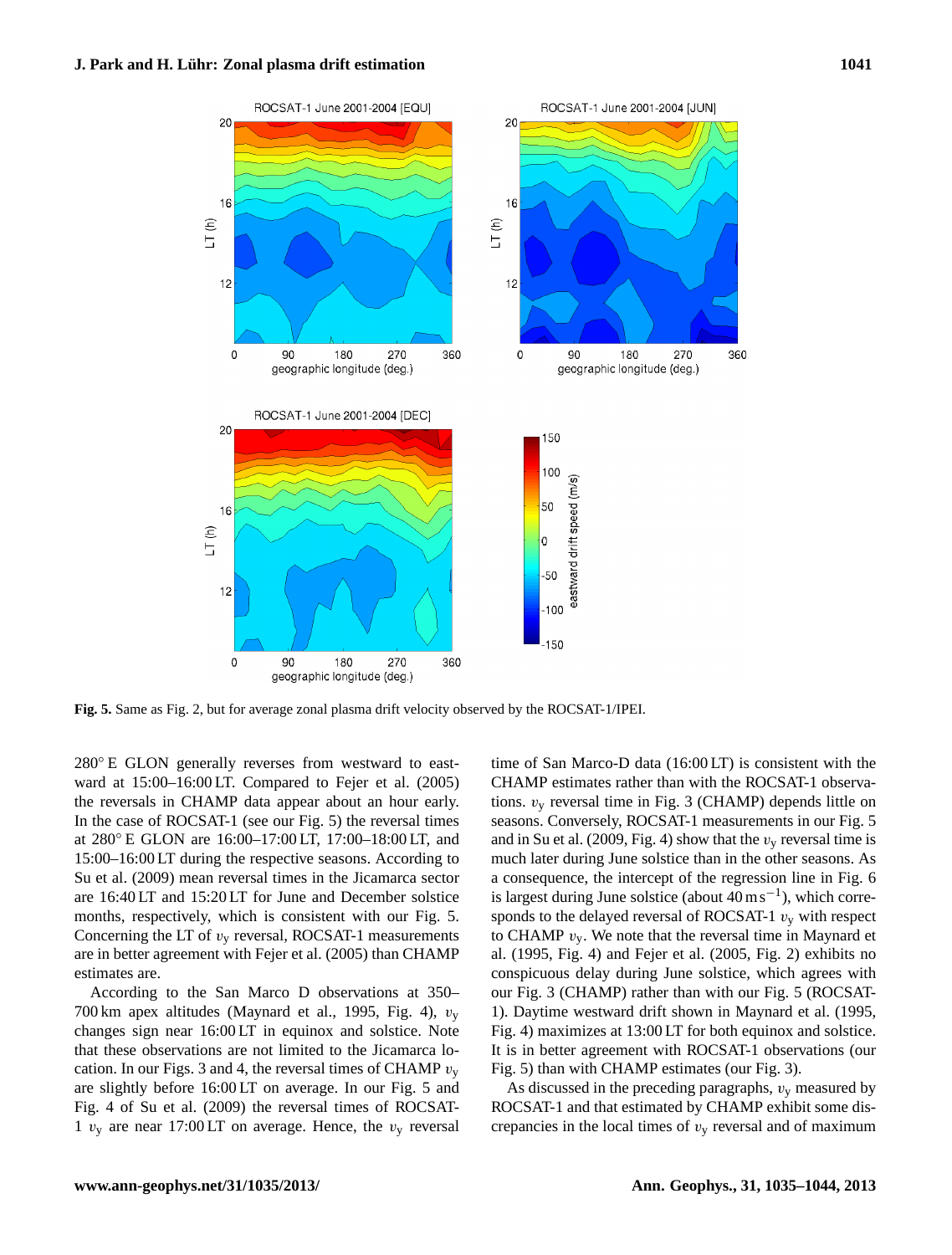

**Fig. 6.** The correlation diagram between Figs. 3 and 5 for each season. The bottom-right panel contains all the data points in the other panels.

westward drift. Concerning these differences, previous studies generally support the ROCSAT-1 observations, but not always (e.g. [Maynard et al.,](#page-9-9) [1995,](#page-9-9) Fig. 4). Hence, there seem to be multiple factors that compromise the agreement of  $v_y$  between CHAMP and ROCSAT-1. First, assumptions used for  $v_y$  estimation from CHAMP data can contribute to the discrepancies. Especially, the empirical equation of ionneutral collision frequency  $(v_{\text{in}} = 3.67 \times 10^{-17} n_{\text{n}} \sqrt{T_r} (1 -$ 0.064  $\log_{10} T_{\rm r}$ )<sup>2</sup>) may need additional correction terms depending on LT, GLON, and season. Second, CHAMP observations may also have some uncertainties, e.g. zonal wind uncertainty of about  $20 \text{ m s}^{-1}$  as mentioned by [Liu et al.](#page-9-18) [\(2006\)](#page-9-18). Also,  $v_y$  measured by ROCSAT-1 may have non-negligible uncertainties as the velocity component is deduced primarily from the along-track drift measurements. For this component an uncertainty of  $\pm$ 37.8∼75.45 ms<sup>-1</sup> is quoted in [http://cdaweb.gsfc.nasa.gov/misc/NotesR.html.](http://cdaweb.gsfc.nasa.gov/misc/NotesR.html)

We discuss the relative contributions from the ionospheric E and F regions to the vertical currents in the equatorial F region. The daytime  $v_y$  at F region altitudes is driven primarily by the meridional electric field generated in the E layer (e.g. [Heelis,](#page-9-20) [2004,](#page-9-20) Eq. 11). This electric field maps up from low latitudes to CHAMP and ROCSAT-1 altitudes and causes the zonal plasma flow. The zonal wind in the F region blows in the same direction as the plasma drift (westward during daytime and eastward in the evening and at night), thus experiencing a much reduced ion drag. In our Figs. 2–3 the neutral wind is generally faster (in magnitude) than the ion drift, which agrees with [Coley et al.](#page-8-4) [\(1994,](#page-8-4) Fig. 2). In our Fig. 4 we show the large and oppositely directed contribution of the zonal neutral wind and  $v_y$  (vertical polarization E field) to F region vertical currents, which has not been appreciated appropriately in some of the earlier studies (e.g. Lühr [and Maus,](#page-9-14) [2006;](#page-9-14) [Park et al.,](#page-9-17) [2010\)](#page-9-17). Our observations demonstrate not only that the E region is a high-conductivity load for the F region wind dynamo currents, but also that the E field generated by E region zonal wind affects the net F region vertical current significantly via the polarization electric field.

We have shown that zonal plasma drift in the equatorial F region can be estimated reasonably well without any ion drift meter, if electron/neutral/magnetic observations in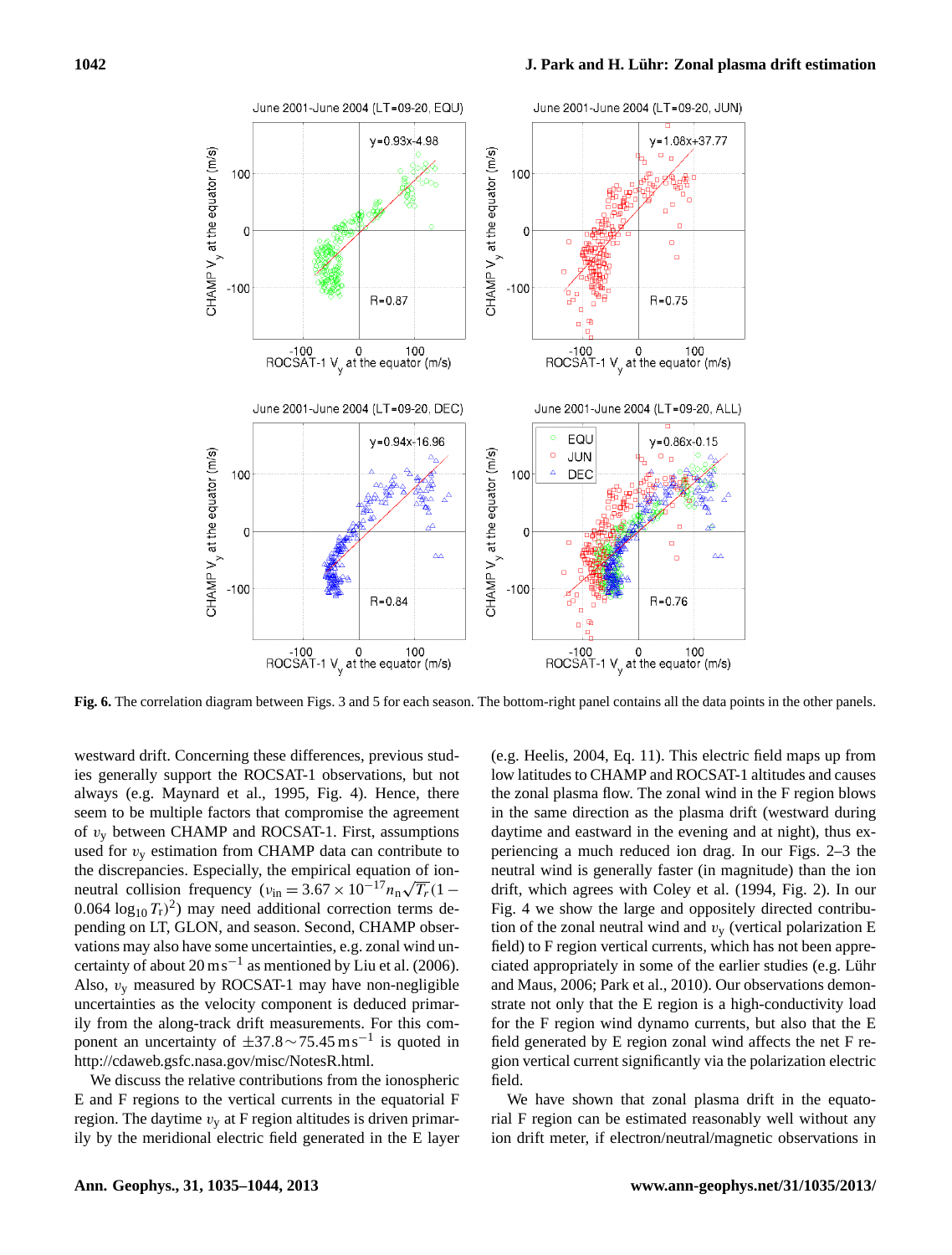# **J. Park and H. Luhr: Zonal plasma drift estimation 1043 ¨**

the F region are available. The reliability of the estimation will be improved when we have further information on ion temperature and composition (see Eq. 3), which were unavailable for this study. The upcoming constellation mission of the European Space Agency, "Swarm", consists of three identical CHAMP-like satellites. The Swarm satellites can measure all the ionospheric parameters obtained by CHAMP as well as ion temperature, composition, and drift velocity. The ion temperature and composition can give further constraints to Eq. (3), and the estimated  $v_y$  can be compared directly to  $v_y$  measured by Swarm. Moreover, one of the Swarm satellites will be at higher altitudes than the others. This formation may help to clarify whether some of the discrepancies between the CHAMP estimation and the ROCSAT-1 observation (see Fig. 6) reflect a real altitude dependence of  $v_y$ . With the advent of the next solar maximum, when the F region vertical currents are expected to be strong and clearly measurable, the Swarm satellites should provide an opportunity to validate our method of  $v_y$  estimation more thoroughly and extensively.

## **5 Summary**

Following the method suggested by Park and Lühr [\(2012\)](#page-9-13), we have estimated zonal plasma drift velocity in the 09:00– 20:00 LT sector using electron/neutral/magnetic observations of CHAMP. For the period from June 2001 to June 2004 the estimated values are validated against ion drift measurements by ROCSAT-1/IPEI, and are compared with results from previous ionospheric studies. Our main conclusions can be summarized as follows:

- 1. The plasma drifts estimated from CHAMP data are in reasonable agreement with the measurements by ROCSAT-1. A direct comparison of the data reveals a high linear correlation ( $R \approx 0.8$ ) for data obtained between 09:00 and 20:00 LT. The slope of the regression line is close to unity for all seasons (Fig. 6).
- 2.  $v_y$  estimated from CHAMP data show some discrepancies with the ROCSAT-1 measurements.  $v_y$  measured by ROCSAT-1 (estimated from CHAMP data) generally exhibits peak westward velocities after (before) noon. The reversal from westward to eastward zonal plasma drift, as estimated from CHAMP data, is earlier by about 1–2 h than ROCSAT-1 observations. Concerning these differences, some previous studies support the ROCSAT-1 observations, while others agree better with the CHAMP estimates.
- 3. During most parts of daytime, zonal wind and plasma drift generally point in the same direction in the equatorial F region. This significantly reduces the ion drag effect on the neutrals. The reduced ion drag is one of the main causes of the high wind speeds along the magnetic equator, as reported by [Liu et al.](#page-9-21) [\(2009\)](#page-9-21).

4. Zonal wind and plasma drift (or, equivalently, vertical polarization E field) contribute to the vertical F region current in opposite directions: e.g. an eastward wind drives upward currents, while an eastward plasma drift (or, equivalently, downward polarization E-field) causes downward current. In general the former effect  $(\boldsymbol{u} \times \boldsymbol{B})$ wind dynamo) is lager in magnitude than the latter (Pedersen current), determining the direction of the net vertical current in the equatorial F region.

*Acknowledgements.* The CHAMP mission was sponsored by the Space Agency of the German Aerospace Center (DLR) through funds of the Federal Ministry of Economics and Technology, following a decision of the German Federal Parliament (grant code 50EE0944). The CDAWeb data were obtained from the interface at [http://cdaweb.gsfc.nasa.gov/.](http://cdaweb.gsfc.nasa.gov/) We are also grateful to the NCU ROCSAT-1/IPEI team members for their efforts in processing the ROCSAT-1/IPEI data.

The service charges for this open access publication have been covered by a Research Centre of the

Helmholtz Association.

Topical Editor K. Hosokawa thanks two anonymous referees for their help in evaluating this paper.

#### **References**

- <span id="page-8-1"></span>Basu, S., MacKenzie, E., and Basu, S.: Ionospheric constraints on VHF/UHF communications links during solar maximum and minimum periods, Radio Sci., 23, 363–378, doi[:10.1029/RS023i003p00363,](http://dx.doi.org/10.1029/RS023i003p00363) 1988.
- <span id="page-8-2"></span>Basu, S., Basu, S., Groves, K. M., Yeh, H.-C., Su, S.-Y., Rich, F. J., Sultan, P. J., and Keskinen, M. J.: Response of the equatorial ionosphere in the South Atlantic Region to the Great Magnetic Storm of July 15, 2000, Geophys. Res. Lett., 28, 3577–3580, doi[:10.1029/2001GL013259,](http://dx.doi.org/10.1029/2001GL013259) 2001.
- <span id="page-8-0"></span>Chen, G., Zhao, Z., Ning, B., Deng, Z., Yang, G., Zhou, C., Yao, M., Li, S., and Li, N.: Latitudinal dependence of the ionospheric response to solar eclipse of 15 January 2010, Geophys. Res. Lett., 116, A06301, doi[:10.1029/2010JA016305,](http://dx.doi.org/10.1029/2010JA016305) 2011.
- <span id="page-8-4"></span>Coley, W. R., Heelis, R. A., and Spencer, N. W.: Comparison of lowlatitude ion and neutral zonal drifts using DE 2 data, J. Geophys. Res., 99, 341–348, doi[:10.1029/93JA02205,](http://dx.doi.org/10.1029/93JA02205) 1994.
- <span id="page-8-6"></span>de Paula, E. R., Kantor, I. J., Sobral, J. H. A., Takahashi, H., Santana, D. C., Gobbi, D., de Medeiros, A. F., Limiro, L. A. T., Kil, H., Kintner, P. M., and Taylor, M. J.: Ionospheric irregularity zonal velocities over Cachoeira Paulista, J. Atmos. Solar Terr. Phys., 64, 1511–1516, ISSN 1364-6826, 10.1016/S1364- 6826(02)00088-3, 2002.
- <span id="page-8-7"></span>England, S. L. and Immel, T. J.: An empirical model of the drift velocity of equatorial plasma depletions, J. Geophys. Res., 117, A12308, doi[:10.1029/2012JA018091,](http://dx.doi.org/10.1029/2012JA018091) 2012.
- <span id="page-8-5"></span>Fejer, B. G., Souza, J. R., Santos, A. S., and Costa Pereira, A. E.: Climatology of F region zonal plasma drifts over Jicamarca, J. Geophys. Res., 110, A12310, doi[:10.1029/2005JA011324,](http://dx.doi.org/10.1029/2005JA011324) 2005.
- <span id="page-8-3"></span>Fejer, B. G., Jensen, J. W., and Su, S.-Y.: Quiet time equatorial F region vertical plasma drift model derived from